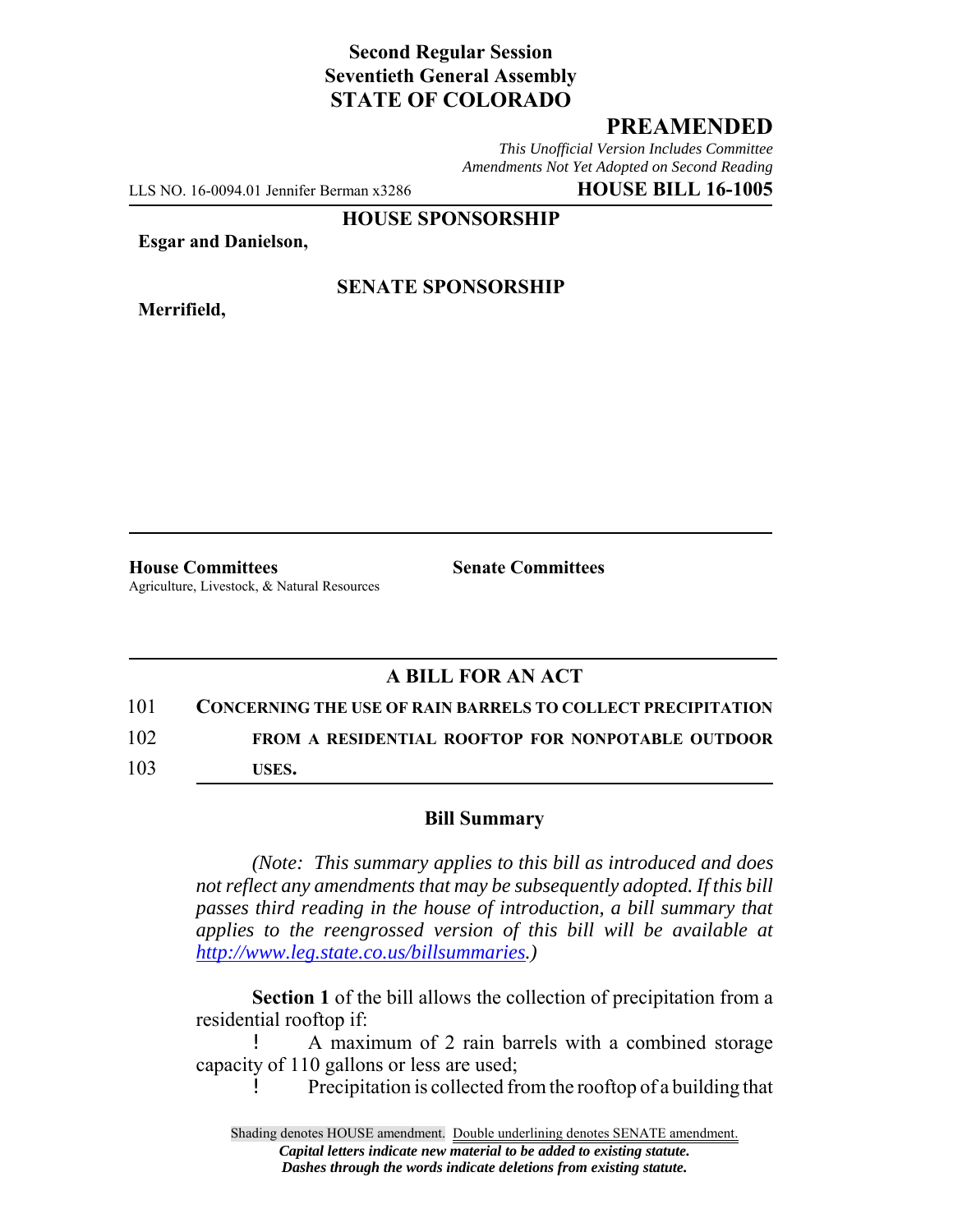is used primarily as a single-family residence or a multi-family residence with 4 or fewer units;

- ! The collected precipitation is used on the residential property on which the precipitation is collected; and
- ! The collected precipitation is applied to outdoor purposes such as lawn irrigation and gardening.

Section 1 also requires the state engineer, to the extent practicable within existing resources, to provide information on the permitted use of rain barrels on the state engineer's website.

Section 2 requires the department of public health and environment, to the extent practicable within existing resources, to develop best practices for nonpotable usage of collected precipitation and vector control and to post any best practices developed on the department's website.

**Section 3** prevents a homeowners' association from prohibiting a unit owner from using rain barrels for precipitation collection.

| $\mathbf{1}$   | Be it enacted by the General Assembly of the State of Colorado:     |
|----------------|---------------------------------------------------------------------|
| $\overline{2}$ | <b>SECTION 1.</b> In Colorado Revised Statutes, add article 96.5 to |
| 3              | title 37 as follows:                                                |
| $\overline{4}$ | <b>ARTICLE 96.5</b>                                                 |
| 5              | <b>Rooftop Precipitation Collection</b>                             |
| 6              | $37-96.5-101.$<br>Legislative declaration. (1)<br>THE GENERAL       |
| $\overline{7}$ | ASSEMBLY HEREBY FINDS AND DETERMINES THAT, PURSUANT TO SECTIONS     |
| 8              | 5 AND 6 OF ARTICLE XVI OF THE STATE CONSTITUTION, WATER IS          |
| 9              | CONSIDERED THE PROPERTY OF THE PUBLIC, IS DEDICATED TO THE USE OF   |
| 10             | THE PEOPLE, IS SUBJECT TO THE DOCTRINE OF PRIOR APPROPRIATION, AND  |
| 11             | MUST BE ADMINISTERED IN ACCORDANCE WITH THE PRIORITY SYSTEM         |
| 12             | ESTABLISHED IN ARTICLE 92 OF THIS TITLE.                            |
| 13             | THE GENERAL ASSEMBLY DECLARES THAT NOTHING IN THIS<br>(2)           |
| 14             | ARTICLE IS INTENDED TO INFRINGE UPON OR IMPAIR THE DOCTRINE OF      |
| 15             | PRIOR APPROPRIATION.                                                |
| 16             | 37-96.5-102. Definitions. AS USED IN THIS ARTICLE, UNLESS THE       |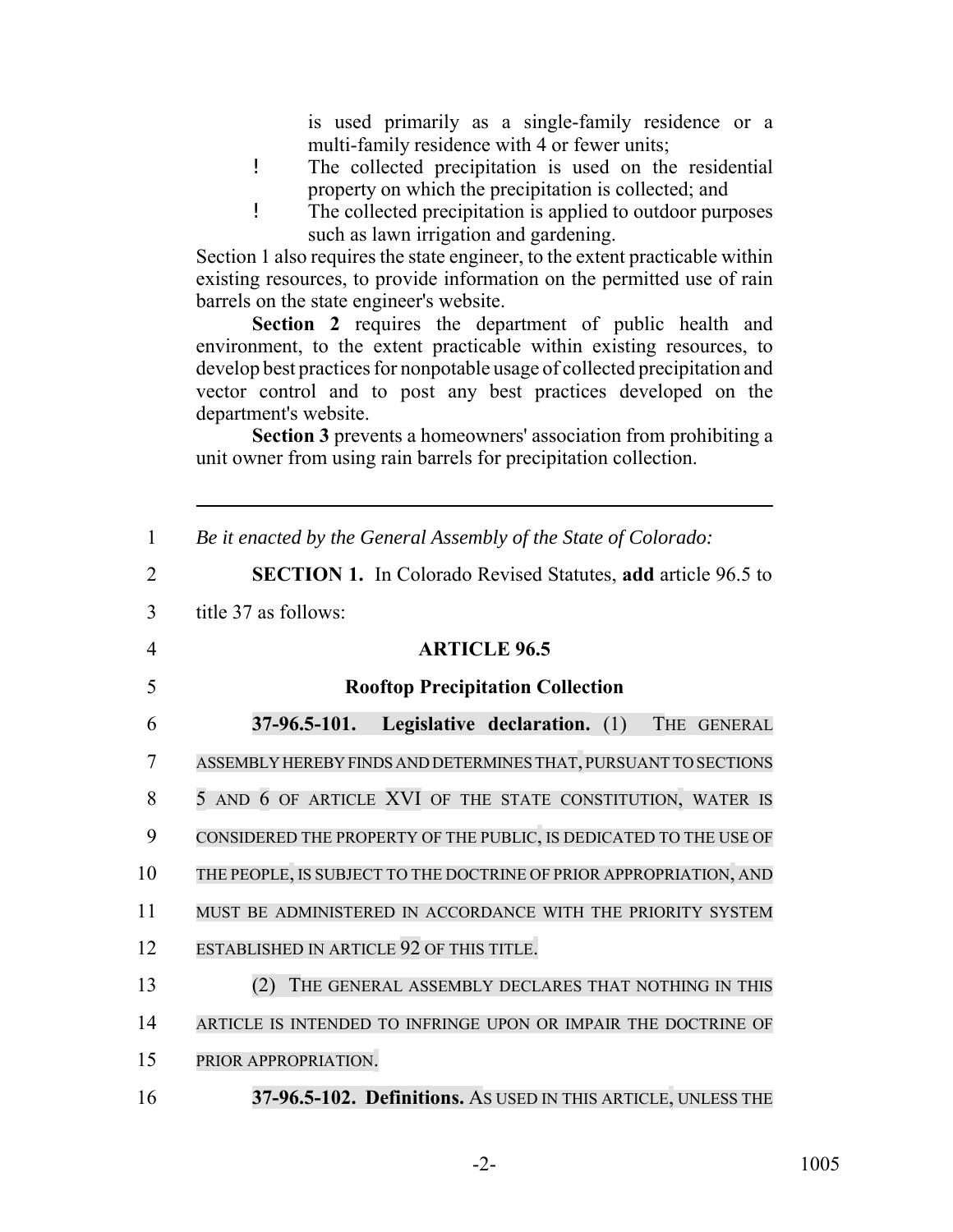CONTEXT OTHERWISE REQUIRES:

 (1) "RAIN BARREL" MEANS A STORAGE CONTAINER WITH A SEALABLE LID THAT IS:

 (a) LOCATED ABOVEGROUND OUTSIDE OF A RESIDENTIAL HOME; AND

 (b) USED FOR COLLECTING PRECIPITATION FROM A DOWNSPOUT OF A ROOFTOP.

 (2) "SINGLE-FAMILY RESIDENCE" MEANS A PRIVATE RESIDENCE THAT IS A SEPARATE BUILDING OR AN INDIVIDUAL RESIDENCE THAT IS PART OF A ROW OF RESIDENCES JOINED BY COMMON SIDEWALLS.

 **37-96.5-103. Small-capacity rooftop precipitation collection permitted.** (1) NOTWITHSTANDING ANY OTHER PROVISION OF LAW, 13 INCLUDING ARTICLE 92 OF THIS TITLE, PRECIPITATION FROM A ROOFTOP MAY BE COLLECTED IF:

 (a) NO MORE THAN TWO RAIN BARRELS WITH A COMBINED STORAGE CAPACITY OF ONE HUNDRED TEN GALLONS OR LESS ARE UTILIZED;

 (b) PRECIPITATION IS COLLECTED FROM THE ROOFTOP OF A BUILDING THAT IS USED PRIMARILY AS A SINGLE-FAMILY RESIDENCE OR A MULTI-FAMILY RESIDENCE WITH FOUR OR FEWER UNITS;

21 (c) THE COLLECTED PRECIPITATION IS USED FOR OUTDOOR PURPOSES INCLUDING IRRIGATION OF LAWNS AND GARDENS; AND

23 (d) THE COLLECTED PRECIPITATION IS USED ON THE RESIDENTIAL PROPERTY ON WHICH THE PRECIPITATION IS COLLECTED.

 (2) A PERSON SHALL NOT USE PRECIPITATION COLLECTED UNDER THIS ARTICLE FOR DRINKING WATER OR INDOOR HOUSEHOLD PURPOSES.

**37-96.5-104. Information on state engineer's website.** (1) THE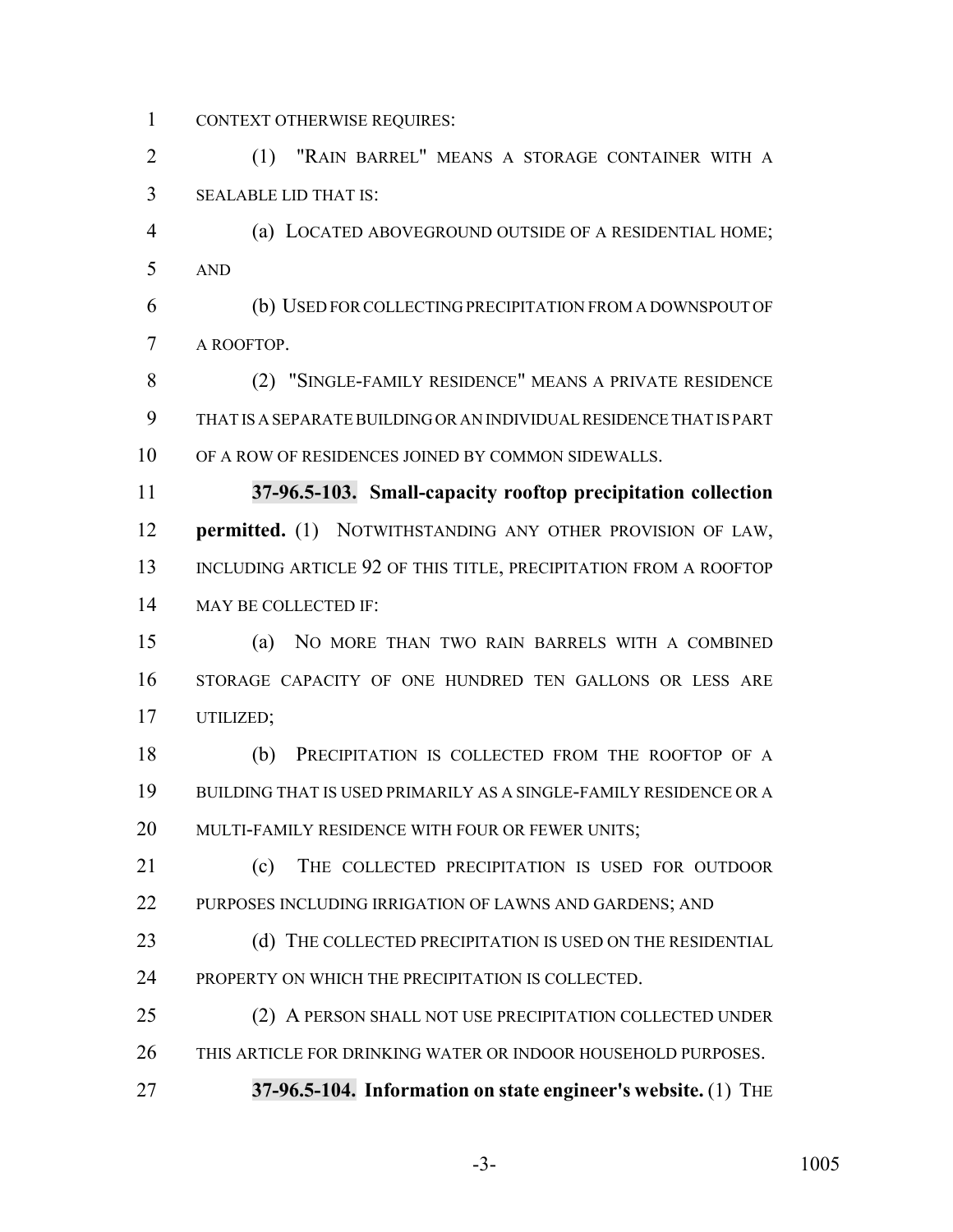STATE ENGINEER, TO THE EXTENT PRACTICABLE WITHIN EXISTING RESOURCES, SHALL PROVIDE INFORMATION ON THE STATE ENGINEER'S WEBSITE ON THE PERMITTED USE OF RAIN BARRELS TO COLLECT PRECIPITATION FROM RESIDENTIAL ROOFTOPS, INCLUDING A DESCRIPTION OF THE LIMITATIONS SET FORTH IN SECTION 37-96.5-103.

 (2) IF THE DEPARTMENT OF PUBLIC HEALTH AND ENVIRONMENT INFORMS THE STATE ENGINEER THAT IT HAS DEVELOPED BEST PRACTICES 8 IN ACCORDANCE WITH SECTION 25-1.5-210, C.R.S., THE STATE ENGINEER SHALL, TO THE EXTENT PRACTICABLE WITHIN EXISTING RESOURCES, POST OR LINK TO THE DEPARTMENT'S BEST PRACTICES ON THE STATE ENGINEER'S WEBSITE.

 **SECTION 2.** In Colorado Revised Statutes, **add** 25-1.5-210 as follows:

 **25-1.5-210. Best practices for residential rooftop precipitation collection.** (1) WITH RESPECT TO THE USE OF A RAIN BARREL, AS DEFINED 16 IN SECTION 37-96.5-102 (1), C.R.S., TO COLLECT PRECIPITATION FROM A 17 RESIDENTIAL ROOFTOP PURSUANT TO SECTION 37-96.5-103, C.R.S., THE DEPARTMENT, TO THE EXTENT PRACTICABLE WITHIN EXISTING RESOURCES, SHALL DEVELOP BEST PRACTICES FOR:

**(a) NONPOTABLE USAGE OF THE COLLECTED PRECIPITATION; AND** (b) DISEASE AND PEST VECTOR CONTROL.

22 (2) IF THE DEPARTMENT DEVELOPS BEST PRACTICES IN 23 ACCORDANCE WITH SUBSECTION (1) OF THIS SECTION, THE DEPARTMENT 24 SHALL:

 (a) POST THE BEST PRACTICES ON THE DEPARTMENT'S WEBSITE; AND

(b) INFORM THE STATE ENGINEER OF THE BEST PRACTICES SO THAT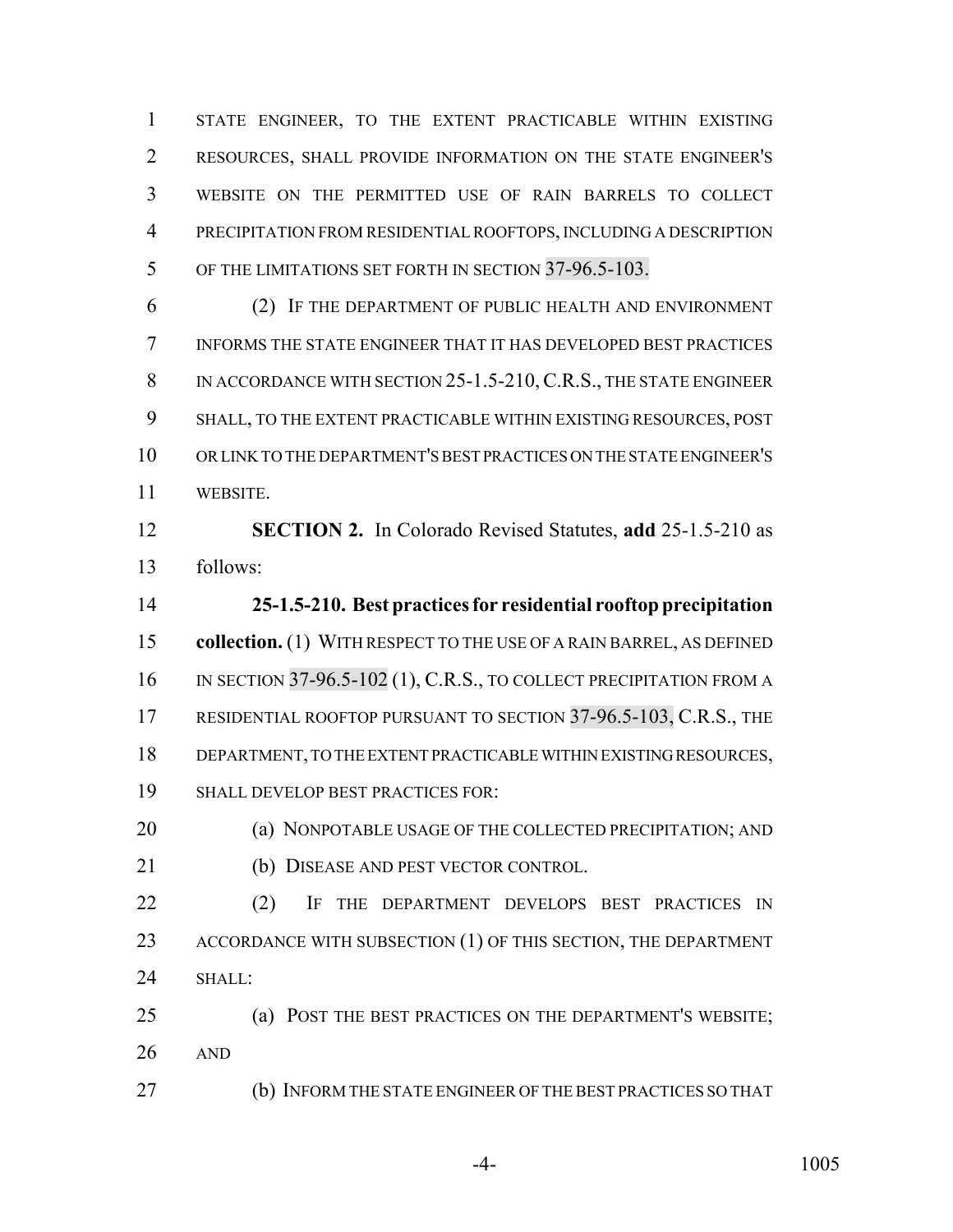THE STATE ENGINEER CAN EITHER POST OR LINK TO THE DEPARTMENT'S BEST PRACTICES ON THE STATE ENGINEER'S WEBSITE.

 **SECTION 3.** In Colorado Revised Statutes, 38-33.3-106.5, **add** 4  $(1)$  (j) as follows:

 **38-33.3-106.5. Prohibitions contrary to public policy - patriotic and political expression - emergency vehicles - fire prevention - renewable energy generation devices - affordable housing - drought prevention measures - definitions.** (1) Notwithstanding any provision in the declaration, bylaws, or rules and regulations of the association to the contrary, an association shall not prohibit any of the following:

 (j) (I) THE USE OF A RAIN BARREL, AS DEFINED IN SECTION 13 37-96.5-102(1), C.R.S., TO COLLECT PRECIPITATION FROM A RESIDENTIAL 14 ROOFTOP IN ACCORDANCE WITH SECTION 37-96.5-103, C.R.S.

 (II) THIS PARAGRAPH (j) DOES NOT CONFER UPON A RESIDENT OF A COMMON INTEREST COMMUNITY THE RIGHT TO PLACE A RAIN BARREL ON

17 PROPERTY OR TO CONNECT A RAIN BARREL TO ANY PROPERTY THAT IS:

(A) LEASED, EXCEPT WITH PERMISSION OF THE LESSOR;

 (B) A COMMON ELEMENT OR A LIMITED COMMON ELEMENT OF A COMMON INTEREST COMMUNITY;

**(C) MAINTAINED BY THE UNIT OWNERS' ASSOCIATION FOR A** COMMON INTEREST COMMUNITY; OR

 (D) ATTACHED TO ONE OR MORE OTHER UNITS, EXCEPT WITH PERMISSION OF THE OWNERS OF THE OTHER UNITS.

25 (III) A COMMON INTEREST COMMUNITY MAY IMPOSE REASONABLE AESTHETIC REQUIREMENTS THAT GOVERN THE PLACEMENT OR EXTERNAL

APPEARANCE OF A RAIN BARREL.